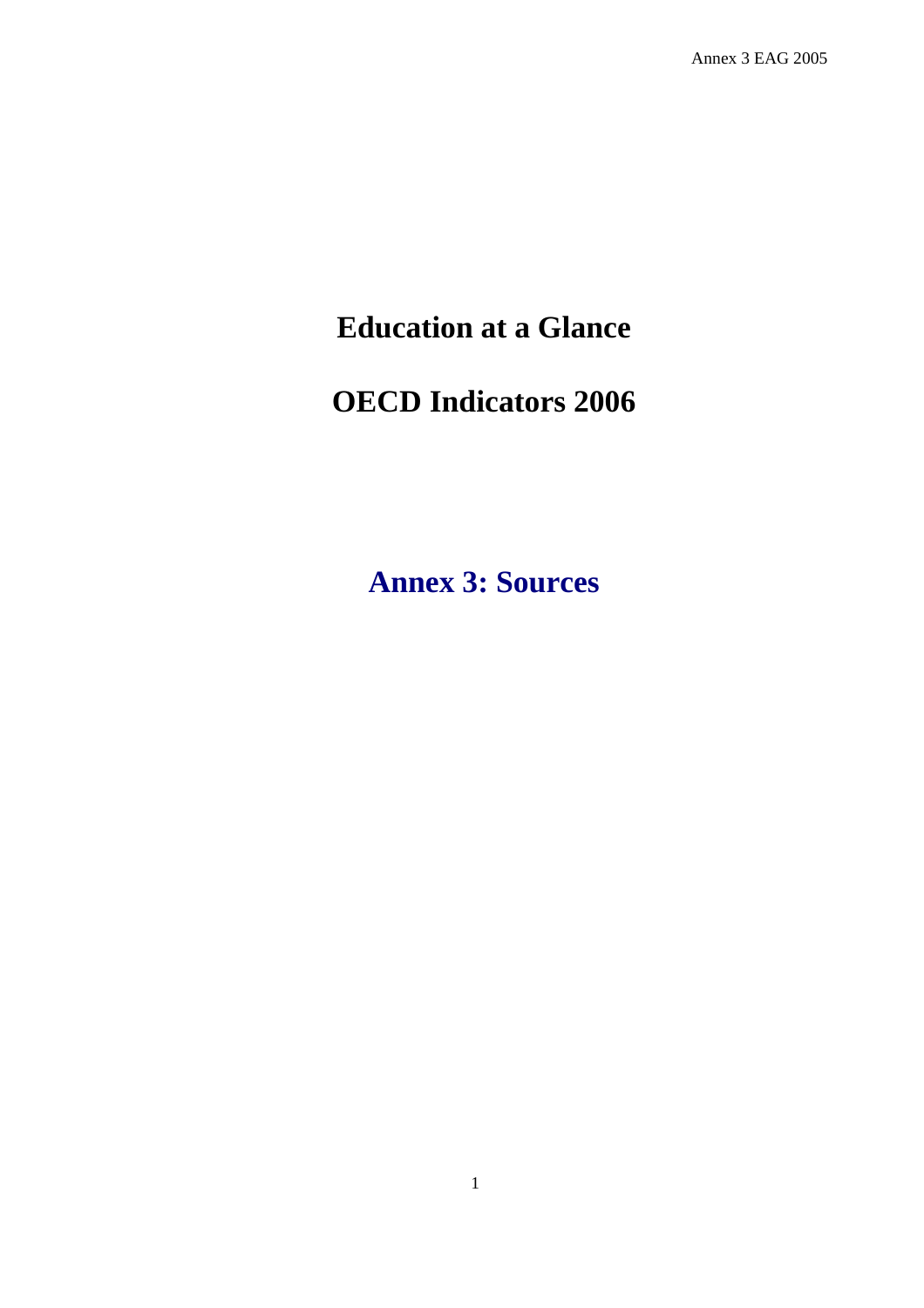## **SOURCES IN UOE DATA COLLECTION**

2005 UNESCO/OECD/EUROSTAT (UOE) data collection on education statistics. National sources are:

#### **Australia**:

- Department of Education, Science and Training, Higher Education Group, Canberra;

- Australian Bureau of Statistics (data on Finance; data on class size from a survey on Public and Private institutions from all states and territories).

#### **Austria**:

- Statistics Austria, Vienna;
- Federal Ministry for Education, Science and Culture, Vienna (data on Graduates);
- The Austrian Federal Economic Chamber, Vienna (data on Graduates).

#### **Belgium**:

- Flemish Community: Ministry of the Flemish Community, Education Department, Brussels;

- French Community: Ministry of the French Community, Education, Research and Training Department, Brussels;

- German-speaking Community: Ministry of the German-speaking Community, Eupen.

## **Canada**:

- Statistics Canada, Ottawa.

#### **Czech Republic**:

- Institute for Information on Education, Prague;
- Government of the Czech Republic, Prague (data on Finance: Closing Account);
- Ministry of Education, Youth and Sports, Prague (data on Finance);
- Ministry of Agriculture, Prague (data on Finance).

#### **Denmark**:

- Ministry of Education, Budget Division, Copenhagen;
- Statistics Denmark, Copenhagen.

#### **Finland**:

- Statistics Finland, Helsinki;
- National Board of Education, Helsinki (data on Finance).

## **France**: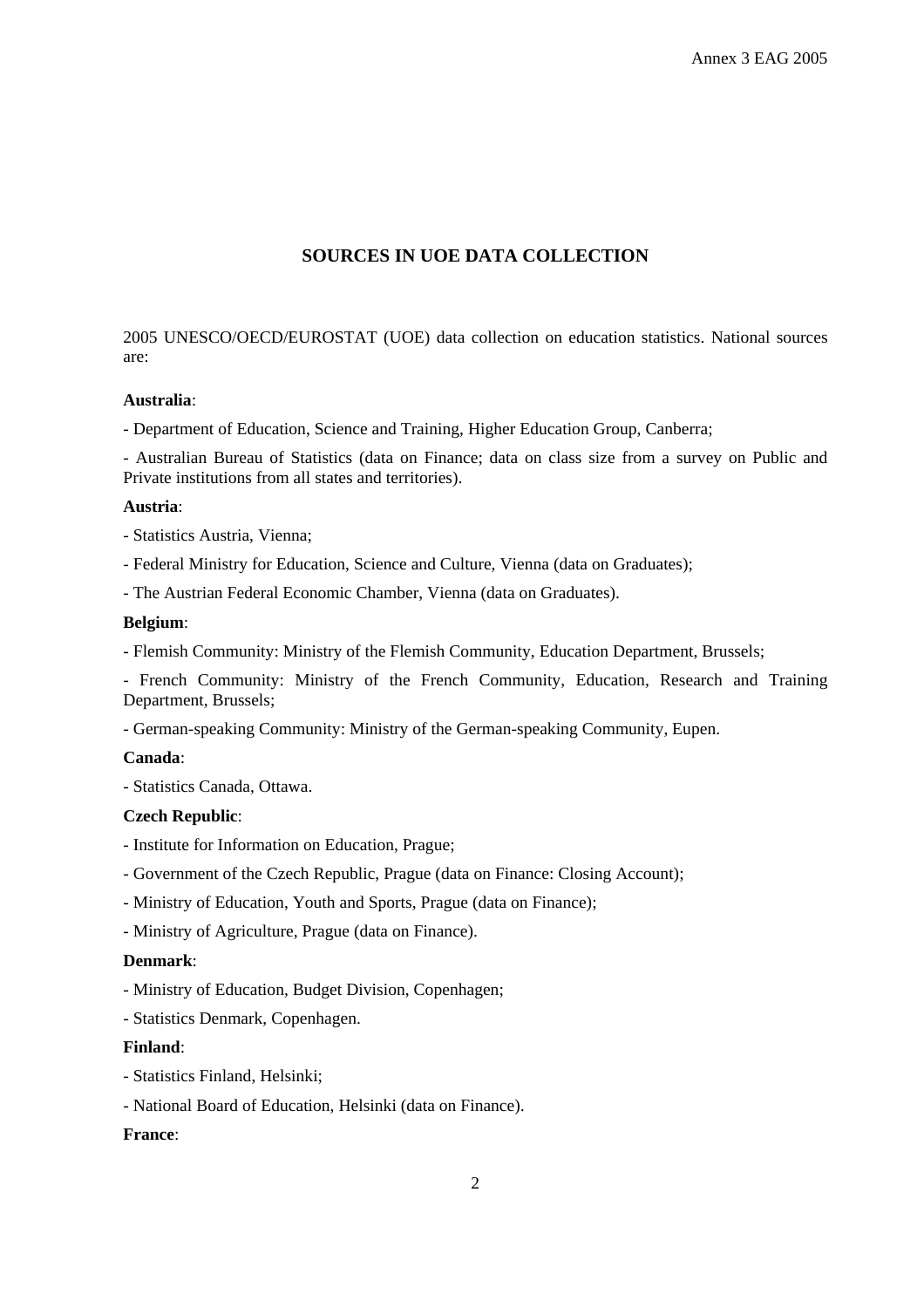- Ministry of National Education, Higher Education and Research, Directorate of Evaluation and Planning, Paris.

#### **Germany**:

- Federal Statistical Office, Wiesbaden.

#### **Greece**:

- Ministry of National Education and Religious Affairs, Directorate of Investment Planning and Operational Research, Athens.

#### **Hungary**:

- Ministry of Education, Budapest;

- Ministry of Finance, Budapest (data on Finance);

## **Iceland**:

- Statistics Iceland, Reykjavik.

#### **Ireland**:

- Department of Education and Science, Statistics Section, Dublin.

#### **Israel:**

- Central Bureau of Statistics

- Ministry of Education, Culture and Sport (Data on The Learning Environment and Organisation of Schools)

#### **Italy**:

- National Institute of Statistics (ISTAT), Roma
- Ministry of Education, Statistical Service, Roma

#### **Japan**:

- Ministry of Education, Culture, Sports, Science and Technology, Tokyo

#### **Korea**:

- Korean Educational Development Institute

- Ministry of Education & Human Resources Development Republic of Korea

## **Luxembourg**:

- Ministry of National Education, Luxembourg

## **Mexico**:

- Secretariat of Public Education, Mexico

#### **Netherlands**:

- Central Bureau for Statistics, Department for Statistics of Education, Voorburg
- Ministry of Education Culture and Science, Zoetermeer

## **New Zealand**:

- Ministry of Education, Wellington